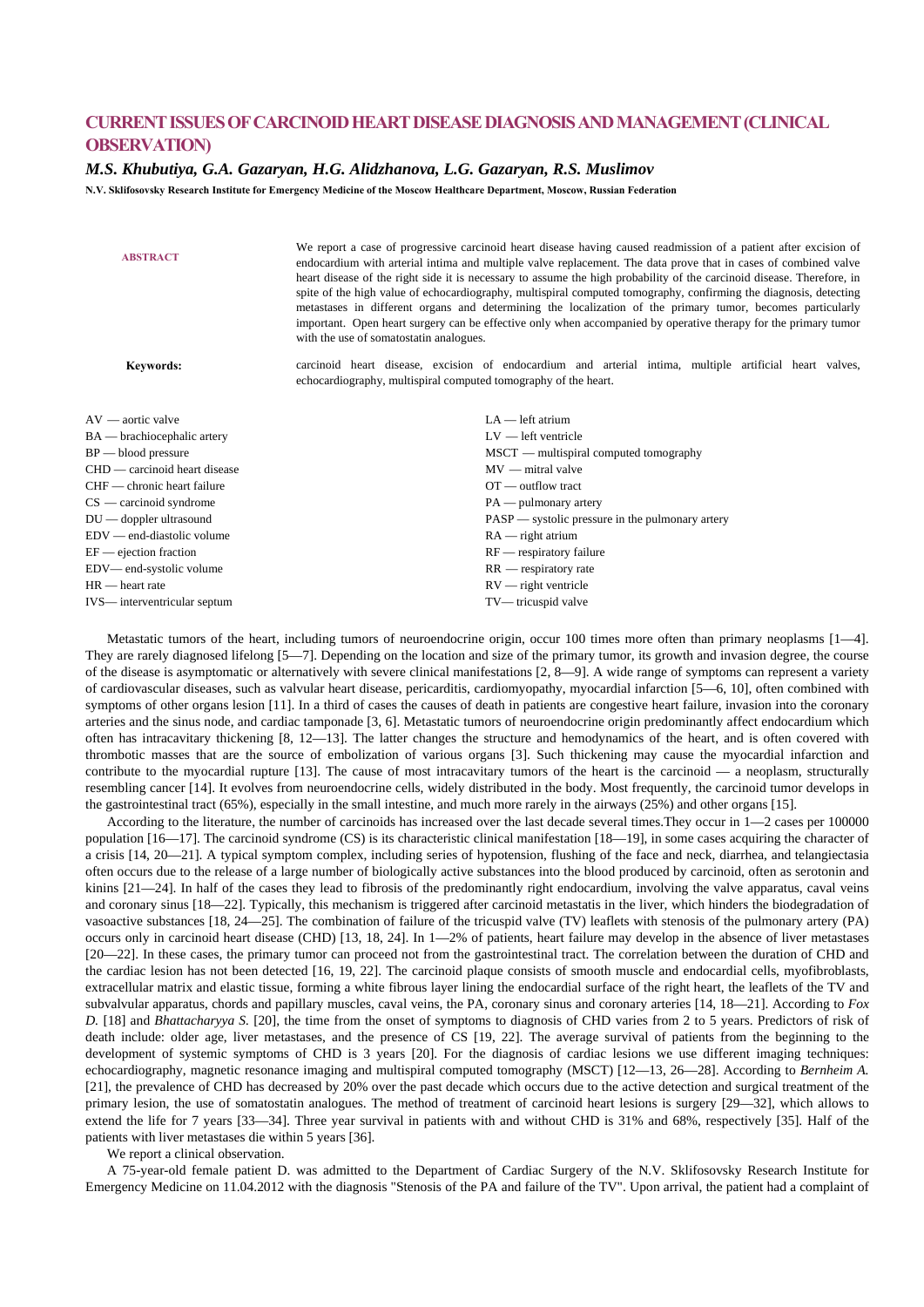shortness of breath at rest, a tendency to hypotension, intermittent "hot flashes" in the face and neck, leg swelling, weakness. She had considered herself as sick since 2009. The sharp deterioration — in April 2012. Single telangiectasia on the face. Severe pulsation of neck vessels. RR — 20 breaths per minute. Vesicular breathing, no wheezing. Heart sounds — rhythmical, systolic murmur along the right edge of the sternum. HR — 80 heart beats per min. BP — 100/80 mmHg. Abdomen was soft and painless. Liver at the costal margin, painless. Normal stool. Urination — painless.

Echocardiography on 13.04.12: the aortic root  $-2.9$  cm, the left atrium (LA)  $-3.7$  cm, the right atrium (RA)  $-4.2$  cm; the left ventricle (LV): end-systolic volume (ESV) — 19 ml; end-diastolic volume (EDV) — 53 ml; ejection fraction (EF) — 64%. The thickness of the interventricular septum (IVS)  $-1$  cm posterior wall thickness  $-1$  cm. The size of the right ventricle (RV)  $-4.2$  cm Aortic (AV) and mitral (MV) valves without pathology.TV leaflets were thin with violation of their coaptation, regurgitation grade 3. No sighs of the PA trunk narrowing. Diameter of the PA at the level of the valve  $-2.8$  cm, above the valve  $-2.6$  cm, the outflow tract (OT) of the RV  $-2.5$  cm. OT: indistinct intimal thickening with a floating structure of up to 6 mm, 8 mm beneath leaflets of the PA valve. The maximum gradient on the PA valve: 36—41 mmHg.

Coronary angiography on 13.04.12: no significant stenoses of the coronary arteries.

Doppler ultrasound (DU) of brachiocephalic arteries (BCA) on 12.04.12: atherosclerosis of BCA without hemodynamically significant stenosis.

MSCT with pulmonary angiography on 17.04.12: the heart has increased in size due to the right side; the RA— 6.5x5.5 cm; end-diastolic RV size of up to 4.5 cm; hypertrophy of the RV free wall spreading to the PA valve zone with the presence of funnel-chaped narrowing of up to 12 mm; the outflow tract of the RV and the initial parts of the PA had the form of a long channel with unevenly thickened walls (Fig. 1); the diameter of the right branch of PA  $-$  20 mm, left  $-$  17.5 mm. Conclusion: the symptoms of stenosis of the RV outflow tract, extended infundibular stenosis of the PA ostium, dilatation of the right heart chambers with severe hypertrophy of the RV.

Surgical intervention with cardiopulmonary bypass (23.04.12). The even endocardial thickening of up to 5—7 mm was observed in the RA cavity, the RV endocardium had the same structure as the one of the RA, the PA intima was thickened up to 3—4 mm, in the ostium of the PA — to 1 cm, with narrowing of up to 1 cm in diameter, simulating infundibular stenosis. The changed part of endocardium, including interatrial septum, was dissected from the inner surface of the RA in a blunt way.The changed endocardium of the RV outflow tract was excised off the parietal ridge and the area of the PA valve, and in the same way we removed the changed intima from the trunk of the PA and its major branches up to the level of the lobar arteries. TV leaflets were thickened up to 5 mm, their mobility was limited, the annulus fibrosus diameter — 5 cm, papillary muscles were dramatically thickened. The TV leaflets were excised together with the altered papillary muscles tissue, the xenopericardial bioprosthesis was implanted. The PA valve was degeneratively changed, the leaflets were deformed. The PA valve leaflets were excised and the xenopericardial bioprosthesis was implanted. In IVS, closer to the top, a defect of 5—6 mm diameter with callous edges was revealed. The defect was sutured.

Histological test of the valve leaflets and endocardium revealed unevenly thickened intima of the PA due to severe fibrosis and active fibroblastic reaction (Fig. 2); partial destruction of the endocardial elastic frame with preserved elastic structures of the small vessels of the myocardium; complete destruction of the elastic structure of the PA wall.

The postoperative period was complicated by hypotension that required prolonged use of sympathomimetics, persistent diarrhea, Frederick syndrome. The "ECS-electrode" pacemaker was implanted on 18.05.12.

The check echocardiographic study of the LV on 12.05.12: EDV - 70 ml; ESV - 33 ml; EF - 52%. The RA - 4 cm; The RV - 3.4 cm. The peak gradient of the PA valve prosthesis — 3.5 mmHg, regurgitation — grade 0—1. Average diastolic gradient of the TV prosthesis — 2.4 mmHg, regurgitation into the cavity of the RA — grade 0—1, pulmonary artery systolic pressure (PASP) — 25 mm Hg. The fluid in the pericardial and pleural cavities was not revealed.

The patient was discharged on the 55th day after surgery with the diagnosis: "Endocardial thickening of RA and RV, thickening of the PA trunk and intima of its branches. Valvular and subvalvular stenosis of the PA. IVS defect. The excision of endocardium and intima from RA, RV, PA and its branches, suture of the IVS defect, plastics of the RV outlet, replacement of the TV and the PA valve. Complete atrioventricular block grade III. The implantation of permanent electro-cardiostimulator with epicardial electrodes NK<sub>2</sub>A in May 2012".

Re-admission to the Emergency Cardiology Department occurred on 03.06.13 with the diagnosis of "Prosthetic PA valve thrombosis." Upon arrival: the growing dyspnea at rest, leg swelling, weight loss of 10 kg, transient series of pain in the right iliac region, spontaneous flushing of the face and neck, cough with scanty mucous expectoration, pain in the spine with limitation of motion. Puffy face, teleangiectasy. Severe pulsation of neck vessels. Peripheral lymph nodes were not palpable. BR — 20 breaths per minute. Heart breathing in the lungs, dry rales. Heart sounds — rhythmical, systolic murmur at Botkin's area. Heart rate — 82 beats per min. BP — 115/80 mmHg. Liver was protruded from under the costal arch; the edge was thick and painless. Tendency to constipation. Urination — painless.

Echocardiography (03.06.13): compared with echocardiography sizes of 12.03.12 heart chambers were without changes.  $EF - 60\%$ . The function of prostheses was not impaired. The mass in the RV apex with the spread to the RV outflow tract of 35x23 mm without significant obstruction was detected (Fig. 3). The average gradient of the PA valve prosthesis — 16 mmHg. Dilatation of the inferior vena cava, its insufficient contraction at inhale. Pulmonary hypertension grade 2. (PASP — 53 mmHg). IVS flattening due to right ventricular overload.

Electrocardiography on 03.06.13: Rhythm of the ECS with heart rate — 77 beats per min.

Chest X-ray on 03.06.13: venous plethora. The structure of the right pulmonary root was insufficiently observed, the right root was expanded, the left root was shadowed by the heart. The heart was enlarged in diameter. Flat waist.

Ultrasound of the abdomen and kidneys on 05.06.13: diffuse changes of the liver, pancreas and kidneys.

Esophagogastroduodenoscopy on 12.06.13: superficial gastritis.

MSCT of the chest, abdomen, and head on 05.06.13: the soft tissue mass of45x63x43 mm was detected in the outflow tract of the RV (Fig. 4), which accumulated contrast agent heterogeneously. The LA was enlarged; parietal overlay with decreased density of thickness up to 10 mm was revealed. Endocardial thickening of the RV, RA and LA of up to 4 mm. Thrombosis of small branches of the PA, areas of pulmonary fibrosis and infiltrative changes of different prescription. Pathological fractures of the vertebral bodies *Th* 12 and *L*2. Multiple focal masses in the liver. Multiple enlarged mediastinal lymph nodes (Fig. 5). Signs of abnormalities of the brain or the bones of the skull were not found.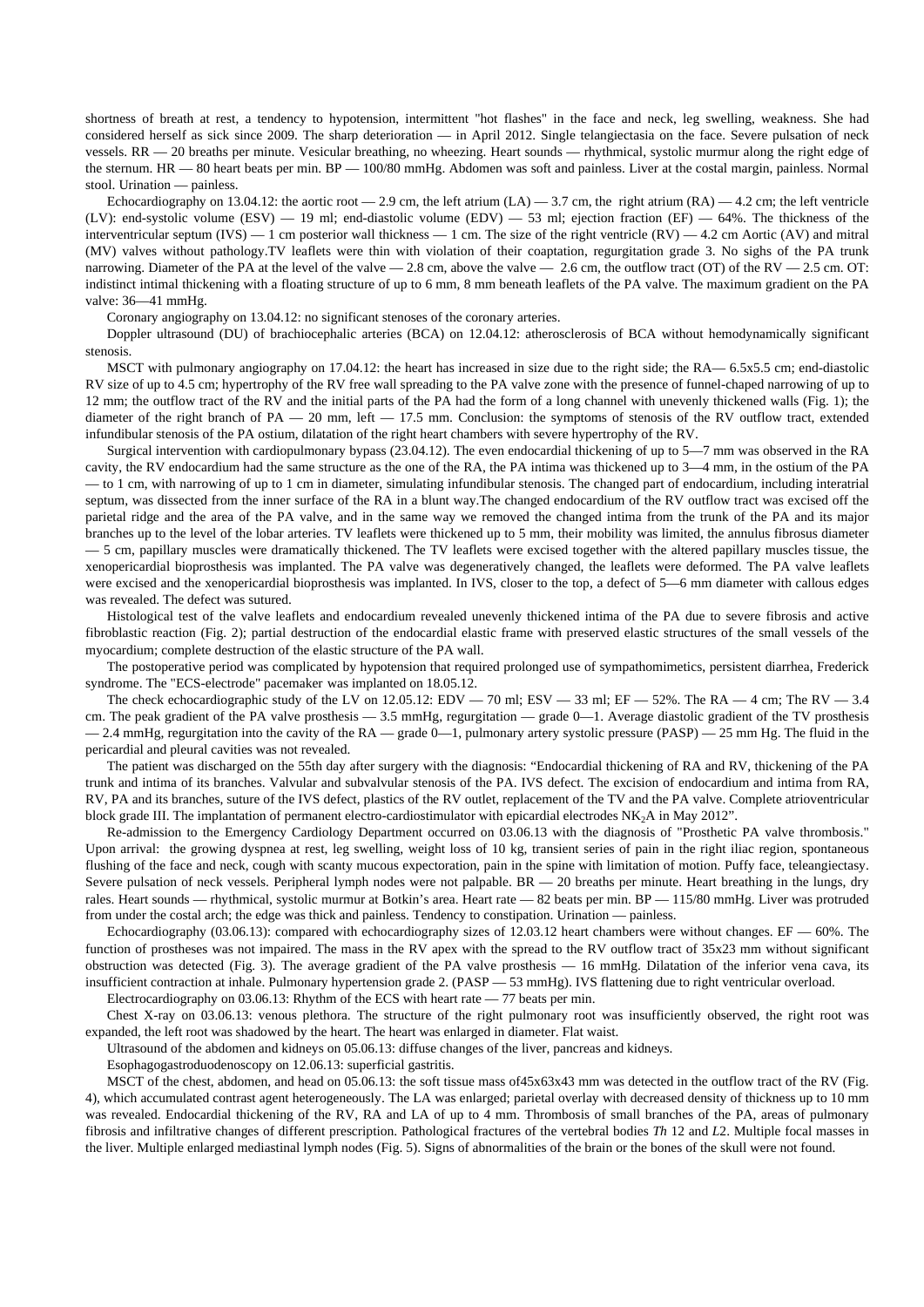Hemoglobin — 106.0 g/L erythrocytes —  $3.8x10^{12}$ /L, hematocrit — 31.8%, thrombocytes — 140.0x10<sup>9</sup>/L, leukocytes — 6.43x10<sup>9</sup>/L, ESR  $-37$  mm/hour. INR  $-2.27$ . Prothrombin  $-27\%$ . C-reactive protein  $-44.8$  mg/L, Anti-streptolysin O <13 IU/mL. Other parameters of blood biochemistry were normal. Blood somatostatin and 5-HIAA urine tests were not made due to lack of laboratory facilities.

Consultation of gynecologist on 05.06.13. Ovaries were not palpable. Asymptomatic uterine fibroid.

Consultation of oncologist on 10.06.13. Additional examination in city Oncology Center was recommended.

The final diagnosis was: "Carcinoid heart disease." Metastases in the liver, *Th* 12 and *L* 2. Mediastinal lymphadenopathy. Condition after excision of endocardium and intima of the right heart, PA and its branches, suturing defect of IVS, plastics of the RV outlet, replacement of the TV and the PA valve, implantation of permanent ECS in 2012. Chronic heart failure, II «B» class. Respiratory failure, grade II. Parietal masses in the left atrium. Recurrent thromboembolism of the PA branches.

According to the results of further examination in Oncology Center multiple metastases in the liver, mediastinum, spine and ischium were confirmed. The primary focus was not revealed. The patient died on 22.10.13. The autopsy had not been performed.

From the data performed we may conclude that the pathological condition, which served as an indication for heart surgery using a heartlung machine, was the CHD. This was indicated by the typical endocardial lesion of the right heart with forming TV leaflets failure and PA stenosis, not occurring in other deseases. In addition, there were other manifestations of CHD, transforming into crisis with hemodynamic instability that caused the prolonged use of sympathomimetics during the postoperative period, various arrhythmias and conduction abnormalities of the heart with the development of the Frederick syndrome which required implantation of an artificial pacemaker.

The diagnosis of CHD was established upon re-hospitalization after echocardiography and confirmed by MSCT data. The latter revealed previously missing multiple enlarged mediastinal lymph nodes, focal changes in the liver and spine. We failed to find localization of the primary site. If we take into account that the patient had no liver metastases before the heart surgery, then at first glance, the localization of the primary site in the gastrointestinal tract becomes problematic. Multiple enlarged lymph nodes in the mediastinum, liver metastases and spine findings upon readmission, might be associated with the primary tumor localized in the airways. However, neuroendocrine neoplasms originating from the ileum are considered to be the most malignant ones [14—15]. It is considered that in their small size, slow growth without infiltration and compression of surrounding tissues, local symptoms of carcinoid tumor can be masked for a long period and the first manifestation of the disease may be diffuse thickening of the endocardium of the right heart without signs of malignancy [3, 6, 8, 18—22]. This unusual way of metastasis makes difficult to find the primary lesion, which does not allow predicting its location and the further development of the CHD. The latter is considered the main cause of death in patients with malignant neuroendocrine tumors. Therefore, in the majority of patients, as illustrated in our observation, the treatment is initiated with the heart surgery instead of verification of the tumor [21—22, 36]. Preference is given to the use of bioprostheses which do not require lifelong anticoagulation therapy increasing the risk of bleeding in patients with liver metastases [37—39]. Surgical correction of the defect has a positive effect on the remodeling process [30—32, 34—39]. In the perioperative period patients often die due to the development of complications caused by the carcinoid crisis [21, 37]. The latter ones are often provoked by anesthesia [40], the use of sympathomimetic drugs lyzing the tumor, as well as by the intervention itself. There has been a tendency of decrease in the early postoperative mortality over the last decade [28, 34]. This is considered to be related to advances in cardiac surgery combined with surgical treatment of the primary tumor and the use of somatostatin analogues [38—39, 41—42]. In the present case, a large amount of surgery, including excision of endocardium and arterial intima of the right heart, multiple valve replacement and suturing the IVS defect, despite the development of carcinoid crisis, helped compensate for the circulatory failure and extend the life of the patient for 1.5 year. Effectiveness of cardiac surgery was limited due to unrecognizable primary carcinoid lesion.

The presented data confirm that in cases of lesions of the endocardium of the right heart with developing TV failure and osteal stenosis of the PA we should mind high probability of CHD. In this regard, along with other manifestations of CHD, echocardiography and MSCT allowing to confirm the diagnosis, identify metastases in other organs, as well as to determine the localization of the primary lesion become especially useful. Method of choice for the treatment of CHD is the heart surgery, which increases the effectiveness of the surgical treatment of the primary lesion and the use of somatostatin analogues.



Fig. 1. Multispiral computed angiopulmonogram. Massive wall thickening, papillary muscles, and the outflow tract of the right ventricle with the presence of stenosis at the level of pulmonary valve are being revealed.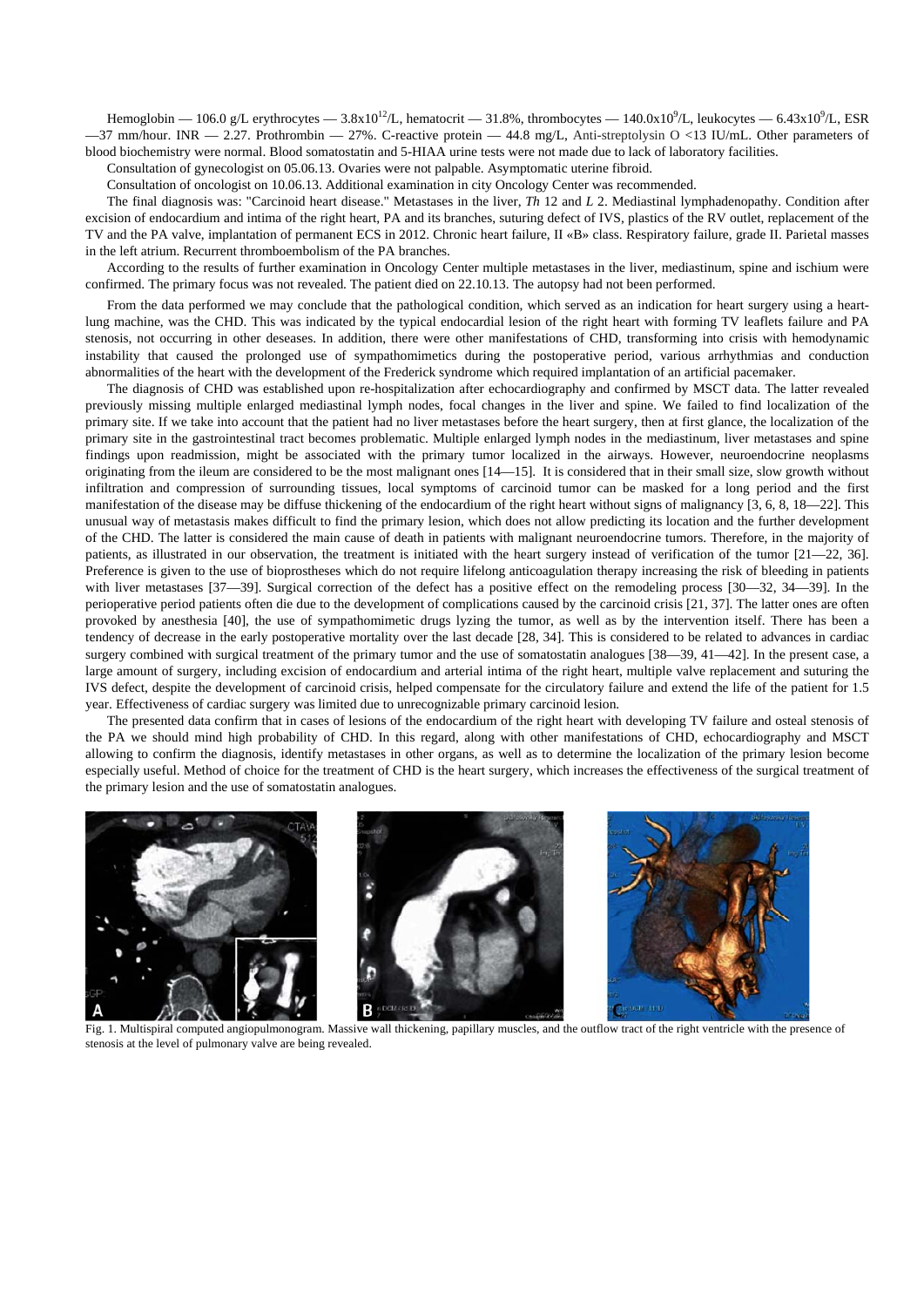

Fig. 2. Histology of an uneven endocardial thickening due to fibrosis with active fibroblastic reaction without evidence of tumor growth (Van Gieson's stain, magnification  $\times$  200)



Fig. 3. Echocardiographic mass in the apex of the right ventricle with the spread to the outflow tract of the right ventricle of 35x23 mm without significant obstruction



Fig. 4. Multispiral CT scan 14 months after surgery: *A* - myocardial hypertrophy of the right ventricle; *B*, *C* - tumor formation detected in the outflow tract of the right ventricle, extending into its cavity and in a para-aortic way, accumulative contrast agent. The linear zone of reduced density along the contour of the endocardium of the right ventricle, and the parietal masses in the left atrium should be noted. Enlarged lymph nodes of the mediastinum.







Fig. 5. Multispiral CT scan: *A –* multiple hypovascular focal masses in the liver, *B, C -* destruction of XII thoracic vertebra (metastases)

## **REFERENCES**

.

- 1. MacGee W. Metastatic and invasive tumours involving the heart in a geriatric population: a necropsy study. *Virchows Arch A Pathol Anat Histopathol*. 1991; 419 (3): 183–189.
- 2. Bokeriya L.A., Malashenkov A.I., Kavsadze V.E., Serov R.A. *Kardioonkologiya* [Cardio-oncology]. Moscow: NTsSSKh im. A.N. Bakuleva RAMN Publ., 2003. 254 p. (In Russian)
- 3. Reynen K., Köckeritz U., Strasser R.H. Metastases to the heart. *Ann Oncol.* 2004; .15 (3): 375–381.
- 4. Grebenc M.L., Rosado de Christenson M.L., Burke A.P., et al. Primary cardiac and pericardial neoplasms: radiologic-pathologic correlation. *Radiographics*. 2000; 20 (4): 1073– 1103.
- 5. Sarjeant J.M., Butany J., Cusimano R.J. Cancer of the heart: epidemiology and management of primary tumors and metastases. *Am J Cardiovasc Drugs*. 2003; 3 (6): 407–421.
- 6. Butany J., Leong S.W., Carmichael K., Komeda M. A 30-year analysis of cardiac neoplasms at autopsy. *Can J Cardiol*. 2005; 21 (8): 675–680.
- 7. Lam K.Y., Dickens P., Chan A.C. Tumors of the heart. A 20-year experience with a review of 12,485 consecutive autopsies. *Arch Pathol Lab Med*. 1993; 117 (10): 1027–1031.
- 8. Yusuf S.W., Bathina J.D., Qureshi S., et al. Cardiac tumors in a tertiary care cancer hospital: clinical features, echocardiographic findings, treatment and outcomes. *Heart Int*. 2012; 7 (1): e4.
- 9. Shkhvatsabaya L.V. Diagnostika vtorichnogo opukholevogo porazheniya serdtsa [Diagnosis of secondary tumor lesions of the heart. *Klinicheskaya meditsina*. 1983; 11: 61–65. (In Russian)
- 10. Amano J., Nakayama J., Yoshimura Y., Ikeda U. Clinical classification of cardiovascular tumors and tumor-like lisions, and its incidences. *Gen Thorac Cardiovasc Surg*. 2013; 61 (8): 435–447.
- 11. Knyshov G.V., Vitovsky R.M., Zakharova V.P. *Opukholi serdtsa. Problemy diagnostiki i khirurgicheskogo lecheniya* [Problems of diagnosis and surgical treatment]. Kiev: Kniga plyus publ., 2005; 254 p. (In Russian)
- 12. Pandya U.H., Pellikka P.A., Enriquez-Sarano M., et al. Metastatic carcinoid tumor to the heart: echocardiographic-pathologic study of 11 patients. *J Am Coll Cardiol*. 2002; 40 (7): 1328–1332.
- 13. Pellikka P.A., Tajik A.J., Khandheria B.K., et al. Carcinoid heart disease. Clinical and echocardiographic spectrum in 74 patients. *Circulation*. 1993; 87 (4): 1188–1196.
- 14. Golovin D.I. *Atlas opukholey cheloveka (gistologicheskoye stroeniye)* [Atlas of human tumors (histology)]. Leningrad: Meditsina publ.,1975. 320 p. (In Russian)
- 15. Öberg K.E. Gastrointestinal neuroendocrine tumors. *Ann Oncol*. 2010; 21 Suppl. 7: 72–80.
- 16. Janson E.T., Holmberg L., Stridsberg M., et al. Carcinoid tumors: Analysis of prognostic factors and survival in 301 patients from a referral center. *Ann Oncol*. 1997; 8 (7): 685– 690.